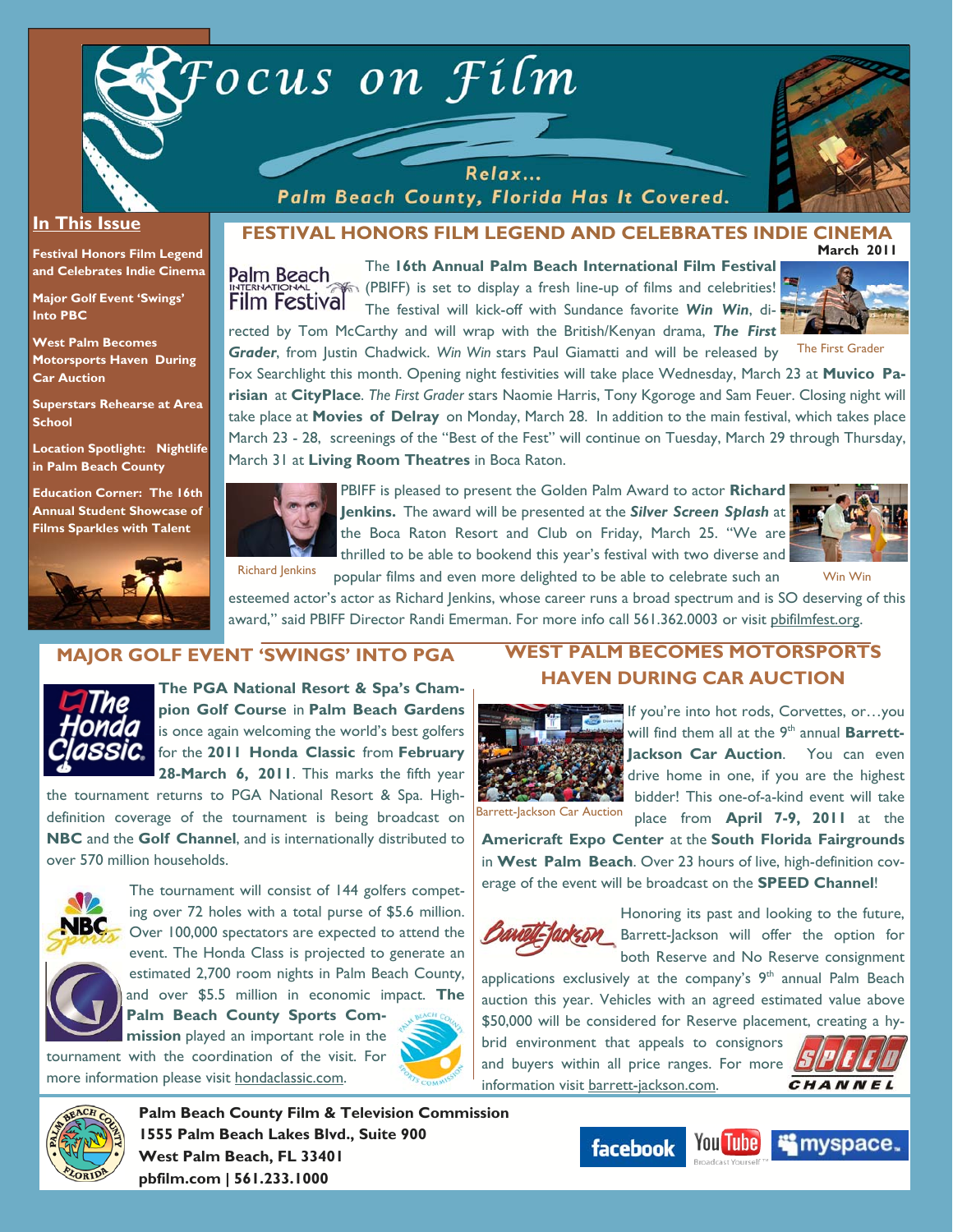### **CARS AND JAY LENO HEADLINE EVENT**



Car enthusiasts strolled amongst the finest prewar and post-war automobiles and motorcycles during the fifth annual **Boca Raton Concours d' Elegance**. **Jay Leno**, host of NBC's *Tonight*  **Show** served as the master of ceremonies for this vintage car show. Leno had his own camera crew

documenting the event for his website jaylenosga-

Jay Leno

rage.com.

The event was held at the exclusive **Boca Raton Resort and Club** and a special hangar party was held at the **Boca Raton**  Airport. The 2011 Automotive Lifetime Achievement Award went to **H. Wayne Huizenga**, founder of AutoNation., and The

Lee Iacocca Award was presented to **Jay Leno**  for his dedication to the preservation of classic cars. For info visit bocaratonconcours.com.



### **NEW FILM HAS STRONG MESSAGE**



Crew members, actors and filmmakers from Palm Beach County came together to shoot the new film, *Bryden's Pharm*, directed by **Dave Deborde** (*Potluck*) and written by **Terri Emerson**. The short film explores

Bryden's Pharm Crew prescription drug misuse, known as "pharming." Pharming is when teens and adults visit bathrooms, bedrooms, kitchens, etc. in search of prescription drugs to ingest, sell, or save for pharm parties.

*Bryden's Pharm* was created through **S.T.A.R.S. Mission International**, founded by **Kim Stryker**, who is also the producer of the film. The shoot took place in four days at three homes in the Acreage as well as the Burt Reynolds Institute for Film & Theatre in Jupiter. "The immediate goal of the film is to get it on the film festival circuit, and then release a feature, music video, and a documentary. I am very proud of this film and of everyone who participated in it's creation," said Stryker. Stryker consulted with rehab centers, Recovery Assoc. of the Palm Beaches and Inspirations to make the film accurate. For more info email brydenspharm@att.net.





Boca Raton resident and women's golf star **Morgan Pressel** was recently photographed at **Mizner Park** in Boca Raton for the April 2011 issue of *Golfweek For Her* Magazine. The six page spread will be focused on Pressel's fashion sense and endorsement deals. "

Morgan Pressel

Mizner Park is a beautiful location to showcase a player like Morgan Pressel outside of her golf environment. The photos turned out great...we couldn't of done this shoot anywhere else," said **Jason Lusk**, Director of Design for Golfweek Magazine. For more info visit golfweek.com.



Mizner Park

### **'HOPE' HITS YOU TUBE**



In an effort to educate and assist people who are in foreclosure or facing eviction, local **Reverend Stephen Kirk** is making a difference. "Our focus is on getting peo-

ple on a path to lifestyle sustainability," said Rev. Kirk. He recently started **The Abundant Hope Organization** and has a brand new You Tube Channel as a way to get his message to the masses.

His first show, *The Street Level Broadcast* airs this month and will focus on how to deal with challenging life situations. The show will feature humor, uplifting presenters and personal stories of moving from personal crisis to achievement. If you would like to submit your written one page story for consideration on the Abundant Hope *Street Level Broadcast* or know of

someone who has a stories that should be consid-  $\text{Y0U}$   $\Box$ ered, visit theabundanthope.org for more info.



# **PASSIONATE PRODUCER FOCUSES ON EQUINE VIDEO PRODUCTION**



Equestrian events draw tourists and horse enthusiasts from around the world to Palm Beach County each year. Local producer **Amanda Roxborough** focuses most of her business on the equine world. Roxbor-

ough was a jockey and trainer, and worked as an Associate Producer for ESPN before starting her own production company, **Kylar Productions Video Services**, based in Jupiter. "In the winter season, Palm Beach County is the equine capital of the world, there is no where else in the world I would rather be," said Roxborough.

Roxborough recently produced videos for the **College Preparatory Invitational Horse Show** which took place in January, as part of the **Winter Equestrian Festival**. In addition, she produced *An Evening with Equestrian Stars*, a television special, that filmed at the **Jim Brandon Equestrian Center** in West Palm Beach, and aired on **HRTV**. She is currently working on a docu-

mentary about the equine industry to help promote positive change in the industry. For more information visit kylarproductions.com.



#### **SHUFFLE UP AND DEAL**



The 2011 World Series of Poker (WSOP) Circuit Tour came to the **Palm Beach Kennel Club** in **West Palm Beach** for thirteen days. Hundreds of players from all over the United States came to Palm Beach County to play for the chance to

move onto the WSOP Circuit National Championship in Las Vegas.

The event was not aired on television; however **Seth Palansky**, Communications Director of Caesars Entertainment in Las Vegas said, "We hope to get TV coverage for this event in the future." The Poker Room at the Palm Beach Kennel Club became only the third non-Caesars property to be awarded a coveted WSOP Circuit event. For more information visit www.wsop.com.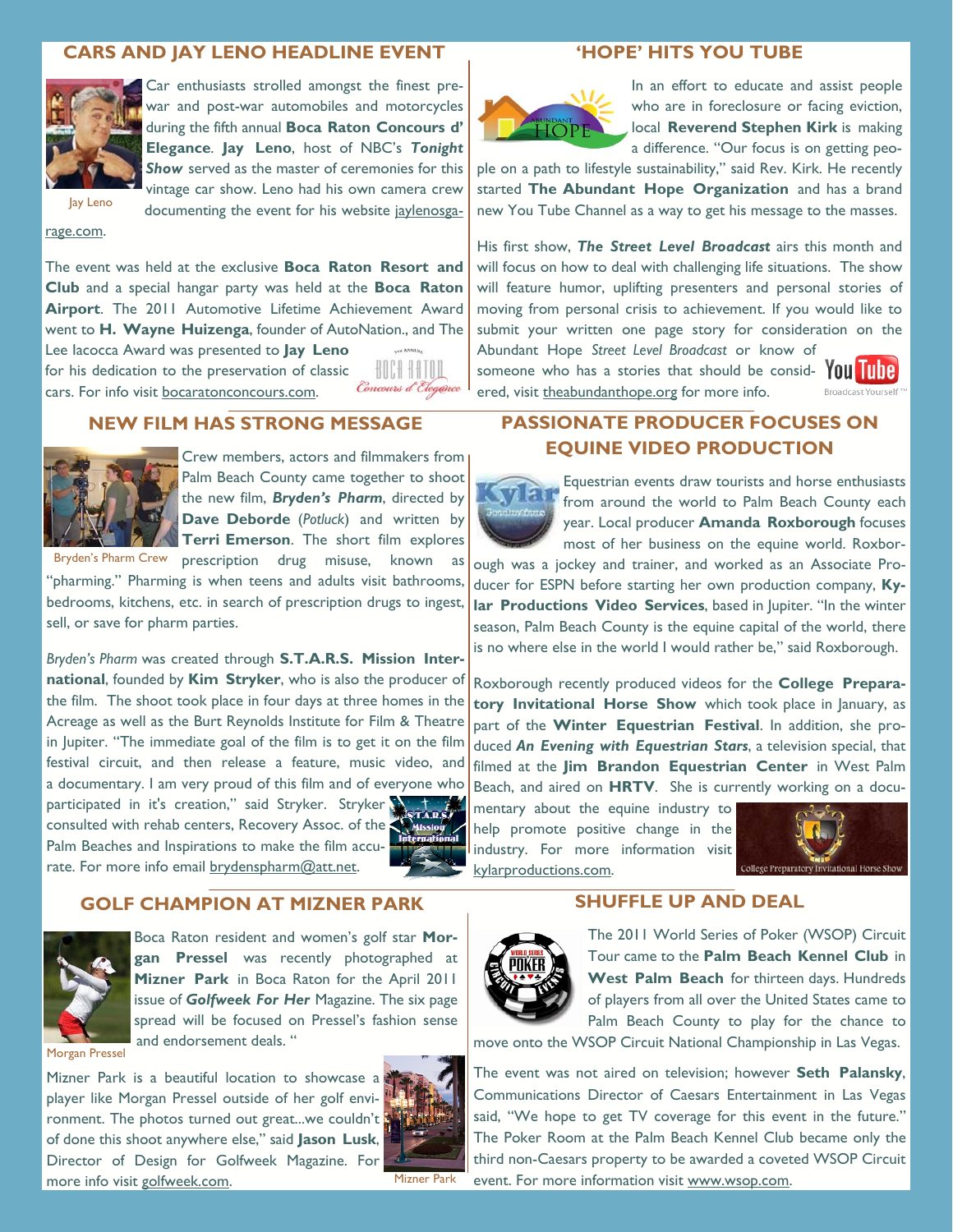# **THE 16TH ANNUAL STUDENT SHOWCASE OF FILMS SPARKLES WITH TALENT**



Over 700 students will walk the red carpet at the **Keith C. and Elaine Johnson Wold Performing Arts Center at Lynn University in Boca Raton** during this year's **Student Showcase of Films** (SSOF). The 16th annual event will take place on **Friday, March 25**, at **9:30am**. The SSOF received 287 entries, a record breaking number of entries from schools all over the state of Florida. The highly acclaimed SSOF is the largest statewide film competition and awards ceremony for Florida student filmmakers. The juried competition recognizes outstanding high school and college students by presenting over \$10,000 in scholarships and awards

in six film categories, a screenwriting and poster competition. An additional audience award will be awarded for the most Burt Reynolds votes from an on-line competition. Vote for your favorite film to win by visiting <u>pbfilm.com/studentshowcaseoffilms</u>. Hon-at the 15th oring the legacy of **Mr. Burt Reynolds**, the festival also awards annual scholarships bearing his name, plus a **Sara Fuller** 



Annual SSOF

**Student Scholarship** through **Film Florida**. The finalists in the Feature/Short College category are: Akil DuPont, Stephen Griffin, and Bobby Marinelli from Florida State University; Feature/Short High School: Paul Halluch, G-Star School of the Arts, Jacob Kaufman, Calvary Christian Academy and Elizabeth Shapiro, Spanish River High School. Winners in other categories include Tyler Rabinowitz from Alexander W. Dreyfoos School of the Arts in Music Video and Animation, and Kyle Troxell from Full Sail University in the documentary category. Winning student films will be screened in their entirety at the students' own premiere during the festival. Please join I YNN us on Facebook for special announcements including information regarding on-line voting. For more Palm Beach UNIVERSITY information please call 561.233.1000 or visit phfilm.com. **Film Festival** 

# **EXPLORING FLORIDA…PALM BEACH STYLE SUPERSTARS REHEARSE AT AREA SCHOOL**



Learn how to catch lobsters, surf waves, and go camping from the television show, *How to do Florida*. *How to do Florida's* unique how-to format is designed to educate and motivate viewers to venture outdoors and experience new and exciting activities. Each 30-

How to do Florida

miute episode features multiple destinations in the Sunshine State. Recently, the producers shot a segment at **The Scuba Club** in **West Palm Beach,** and took beautiful footage of the City.

"West Palm Beach has some of the most gorgeous water front properties Florida has to offer and the diving is spectacular, we will definitely be back," said *How to do Florida* Host **Chad Crawford**. Crawford is an award-winning cinematographer and producer. The show is produced by **The Crawford Group** out of Lake Mary, Florida and airs on the **SunSports Network**. The crew is currently in pre-production for season two, which will start airing

this summer. Check your local listings for air dates and times. For more information please visit howtodoflorida.com.

how to Do



Mega-recording star, **Celine Dion**, completed two weeks of rehearsal and behind-the-scenes filming at the new **G-Star Studios** in Palm Springs, in preparation for her new Caesars Palace Las Vegas show. "The facility is wonderful. I am very impressed with the sound stage, and the production house is beauti-

Celine Dion ful," said Dion. "Celine Dion's prerequisites to protect her voice were met by utilizing our smoke evacuation system to cool the stage with fresh air instead of using the A/C system," explains **Greg Hauptner**, Founder and CEO of G-Star. "Celine Dion's safety, security and confidentiality were also paramount during her time with us," said Hauptner.





more information call Greg Hauptner at 561.386.6275 or visit gstarstudios.com.



**TV SHOW BRINGS 'FORTUNE' TO PBC** 



*Big Brian: The Fortune Seller*, a new **TruTV**  series came to Palm Beach County (PBC) recently to film two episodes at homes in **Boca** 

**Raton** and **Wellington**. The show takes viewers inside the world of estate sales. "This is going to be a fascinating and exciting new series for TruTV," said **Robyn Hutt**, the executive in charge of production of Big Brian for the network. "We had a great experience shooting in Palm Beach County, and Brian's team really enjoyed being on the road to work in Florida."

The show premieres on TruTV on March 22 at 10pm and runs every Tuesday until the end of April. These episodes are set to air the first and third Tuesdays of April. The show schedule is subject to change. For more information call 561.233.1000.

# **NEW FILM GROUP IS ON A ROLL**



**Talina Adamo**, the founder of **Black Onyx Productions, LLC** started a community film group called, **The Palm Beach County Filmmakers** (PBCF) last year. Their first short film,

*An Adventure with Hot Coffee*, premiered at the **L-DUB Film Festival** in 2010, and can now be seen on IMDB. Their second short film, *The Magic Ticket*, which was a part of the L-DUB Film Adventure contest, won the audience choice award!

PBFC is now starting a series of short film contests to encourage local filmmakers to make films. The first contest is in collaboration with the Downtown Boca Film Festival. PBFC is also seeking sponsors. For info visit pbcfilmmakers.com.